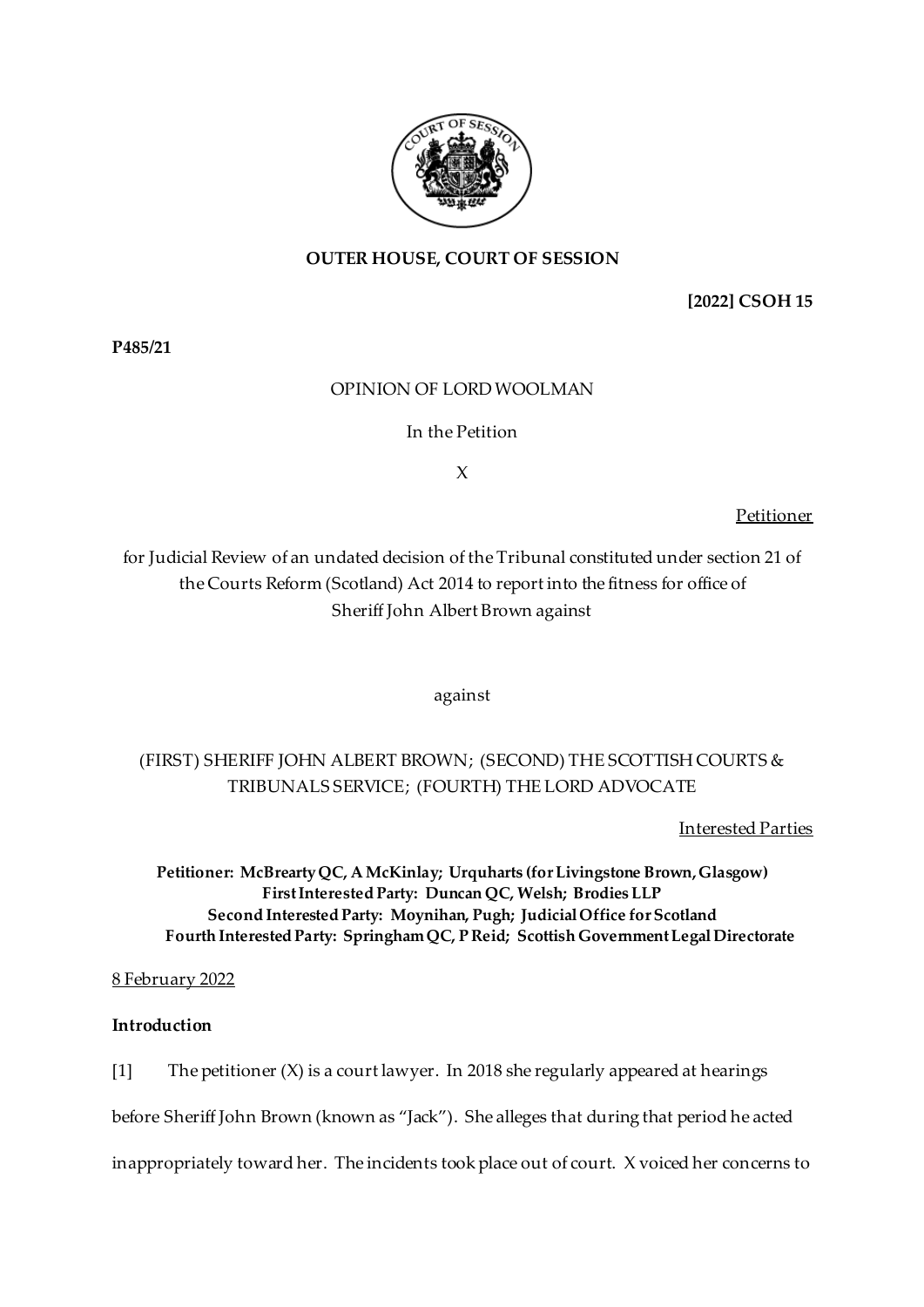her manager. In August 2018 he lodged a formal complaint on her behalf. That set in train disciplinary proceedings. The Judicial Office for Scotland was responsible for the administrative arrangements. Ultimately a "fitness for office" tribunal found one allegation against him had been proved. While deprecating the sheriff's behaviour, it did not recommend that he should lose his judicial office.

[2] The police undertook a parallel inquiry into the allegations. They took witness statements from two other females (C1 and C2). Each claimed that the sheriff had also acted inappropriately towards them. Their allegations related to a period before his appointment to the bench. The police sent a report to the Crown Office and Procurator Fiscal Service. The accompanying bundle of documents included the witness statements of C1 and C2.

[3] The COPFS decided not to prosecute. It notified the Judicial Office for Scotland of its decision. At the same time it forwarded the statements of C1 and C2. It did so with their consent. For reasons discussed later in this opinion, they were not passed to the tribunal. [4] In this petition for judicial review X seeks to quash the tribunal decision. She

contends that, while no one was at fault, the judgment was unfair. The tribunal reached its decision without being aware of the allegations of C1 or C2, which could have had a material impact on the key issues. That breached the rules of natural justice. She invites this court to remit the case to a fresh tribunal for further consideration.

[5] The sheriff argued that the tribunal's task was to determine X's allegations. The scope of its jurisdiction did not extend to the claims made by C1 and C2. As it had correctly fulfilled its remit, its decision should stand. There were two fallback positions in the event that I found against the sheriff. First, it would be unjust to remit as that would amount to double jeopardy. Second, if there was to be a remit, it should be to the same tribunal.

2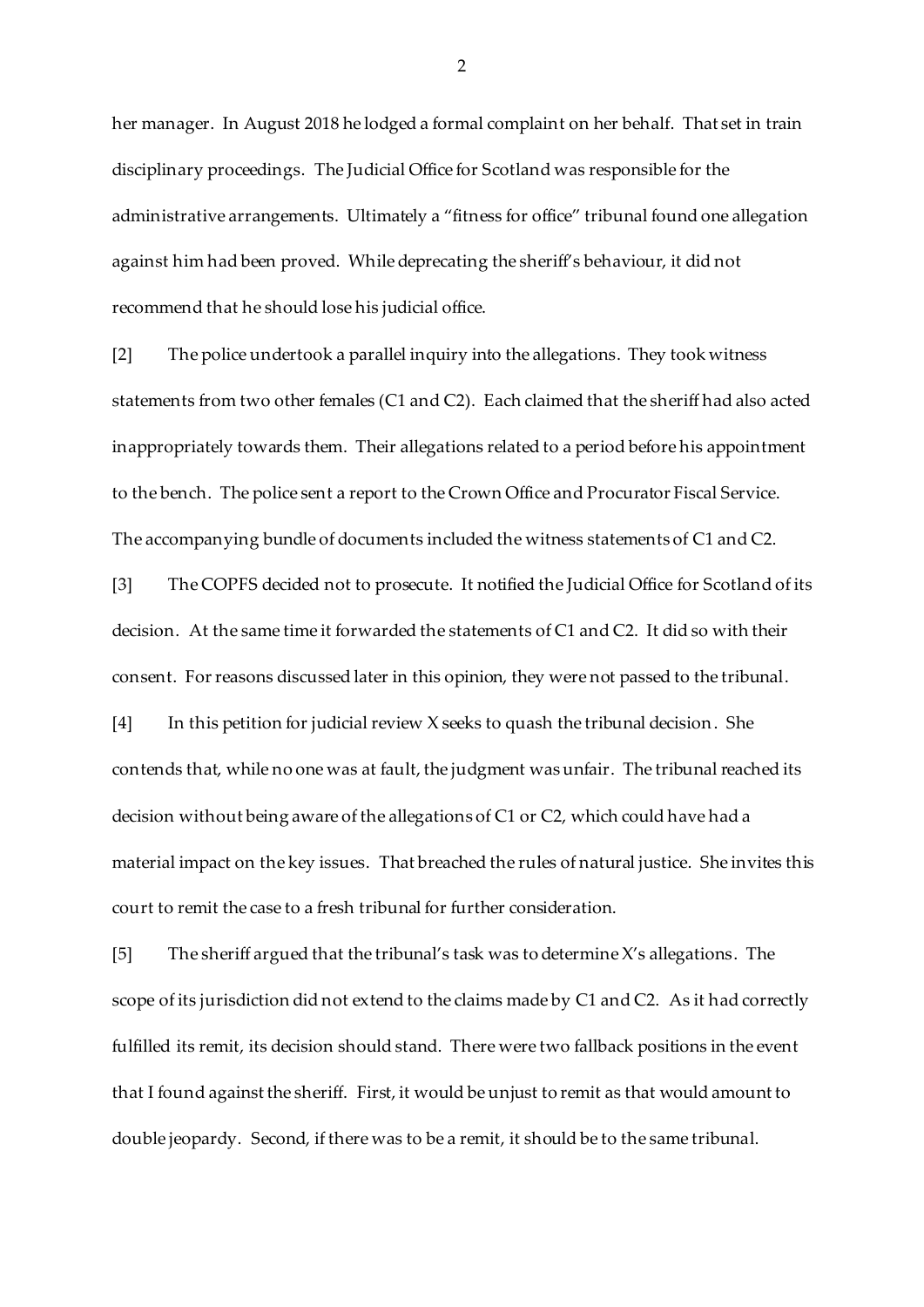[6] The Lord Advocate and the Judicial Office for Scotland both entered the proceedings in the public interest, this being the first case of its kind. Neither made a formal motion on the merits.

## **Overview**

[7] Detailed provisions govern procedure. They can be found in the Courts Reform (Scotland) Act 2014, the Act of Sederunt (Fitness for Judicial Office Tribunal Rules) 015, and the Complaints about the Judiciary (Scotland) Rules 2017. There are several distinct stages after a complaint is made:

- a. a disciplinary judge investigates the complaint and reports to the Lord President;
- b. if there is a case to answer, he asks the First Minister to constitute a tribunal;
- c. she appoints the members of the tribunal, including its chair;
- d. the tribunal chair in turn appoints an investigating officer, and (if required) a presenting officer to lead the evidence at a hearing; and
- e. the tribunal reports to the Scottish Parliament

[8] It is worth adding one point about the role of the investigating officer. The 2015 Rules specify that he must investigate the "tribunal case". In so doing he must consider the existing information and make such further enquiries as he considers appropriate. If he determines that further procedure is required he must (a) submit a recommendation for further procedure; and (b) provide a statement of reasons to the tribunal, which notifies the judicial office holder of the case he has to answer.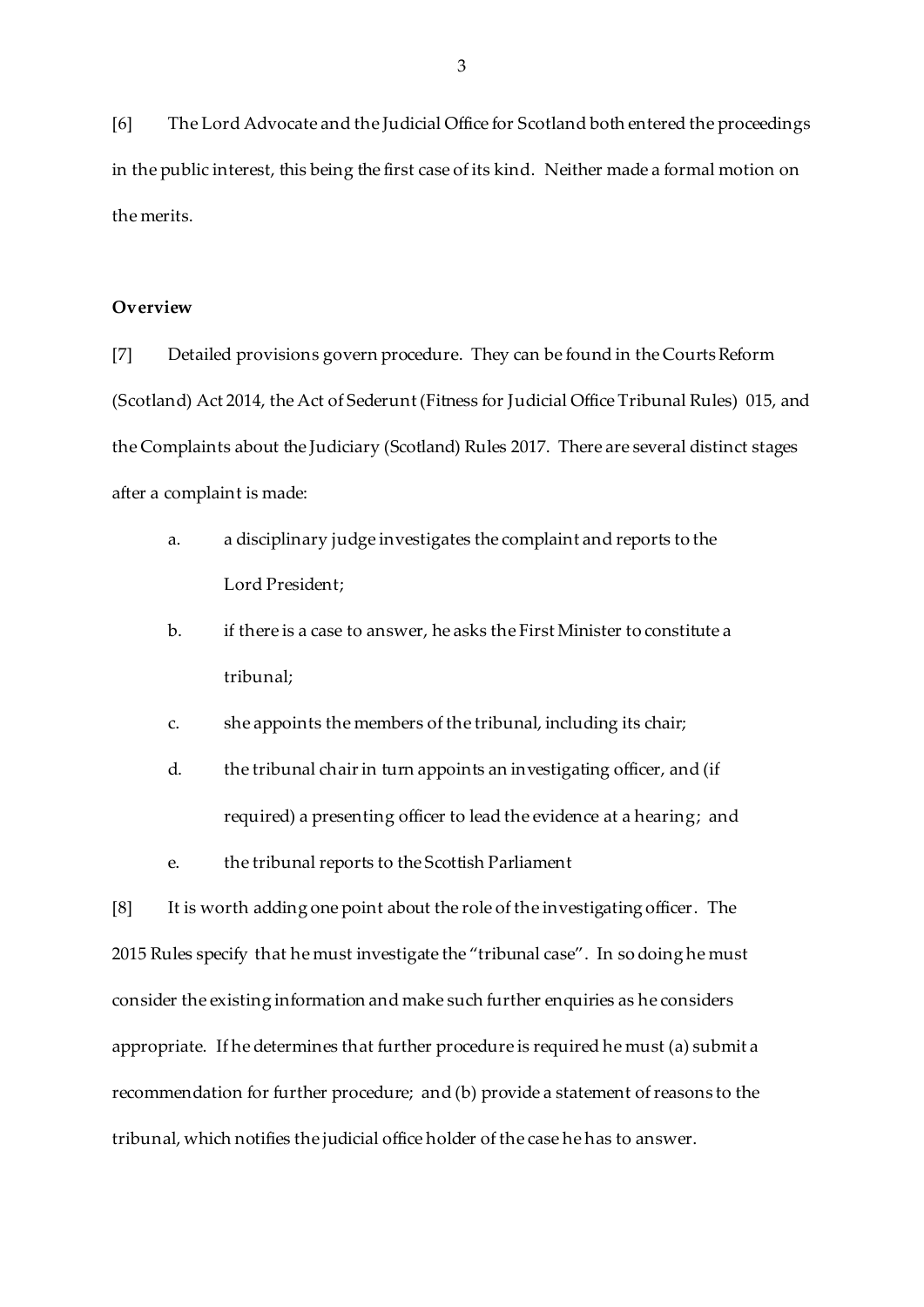#### **Initial stages**

[9] The disciplinary judge concluded that the sheriff had a case to answer. On receipt of his report the Lord President wrote to the First Minister. In a letter dated 31 August 2018 he set out the nature of the complaint and requested that she constitute a tribunal to consider the sheriff's fitness for office. The First Minister replied on 23 September 2018 assenting to his request. She appointed the members of the tribunal with the Lord Justice Clerk (the Rt Hon Lady Dorrian) as its chair. On 18 December 2018, in terms of section 34 of the Courts and Judiciary (Scotland) Act 2008, the Lord President suspended the sheriff from office with immediate effect.

[10] Ryan Gare of the Judicial Office for Scotland was nominated as the clerk to the tribunal. In the first week of November 2018 he drafted an Initiating Statement, which outlined the background to the complaint. After revision and approval the Lord Justice Clerk sent it to the Rt Hon Lord Bracadale, a retired senator of the College of Justice, whom she appointed as the Investigating Officer. Shortly after he began his task he learned of the police investigation. He then suspended his own enquiries to await its outcome.

## **Police investigation**

- [11] The police statements from C1, and C2 were to the following effect:
	- (a) C1 has a clear recollection of a specific incident between 1992 and 2000. (In her affidavit she states that, on checking her diaries, the date was Friday 26 February 1999). She claimed that one evening in a pub the sheriff put his hand inside her jumper and bra and touched her naked right breast.

4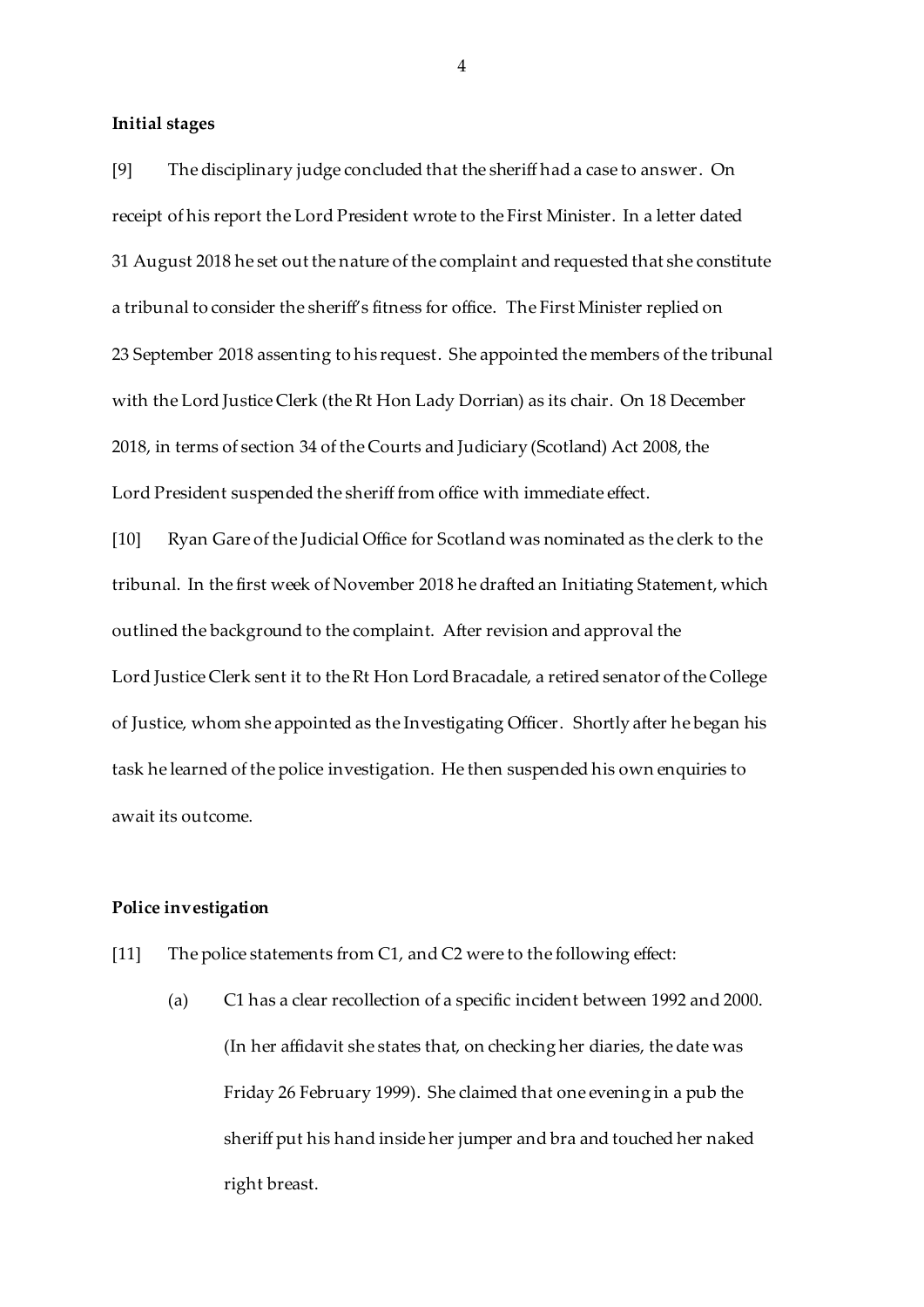(b) C2 referred to two incidents that occurred in the early 2000s. She alleged that the JOH had: (i) kissed her on the mouth in a courtroom, and (ii) patted her bottom when congratulating her on a promotion she had received.

#### **The disciplinary investigation resumes**

[12] Mr Gare sent the witness statements to Lord Bracadale and queried whether he wished to interview C1 and C2. In his reply of 28 April 2019 Lord Bracadale stated:

"… I cannot see [the sheriff] until I have decided whether the other two complainers should be included in the investigation. I do not want to make that decision until I have had an opportunity to look into the question of relevancy. … My concern is that if the investigation explores irrelevant matters it has the potential to undermine the whole process."

[13] After due reflection, Lord Bracadale concluded that his task had been identified in the exchange of letters between the Lord President and the First Minister. The investigation concerned X's allegations of misconduct. The much earlier allegations of C1 and C2 fell

outside his remit.

[14] At a meeting on 7 May 2019, Lord Bracadale believes he told Mr Gare that the witness statements of C1 and C2 should be put with the papers and made available in due course to the presenting officer. Mr Gare does not recall such an instruction. He made an informal note that C1 and C2 were not relevant.

[15] Lord Bracadale interviewed X on 13 May 2019. In response to her enquiry about C1 and C2, he gave a non-committal reply. He indicated that he wished to focus on her complaints. He did not mention the allegations of C1 and C2 to the sheriff during his interview. The sheriff was unaware that they had given statements to the police.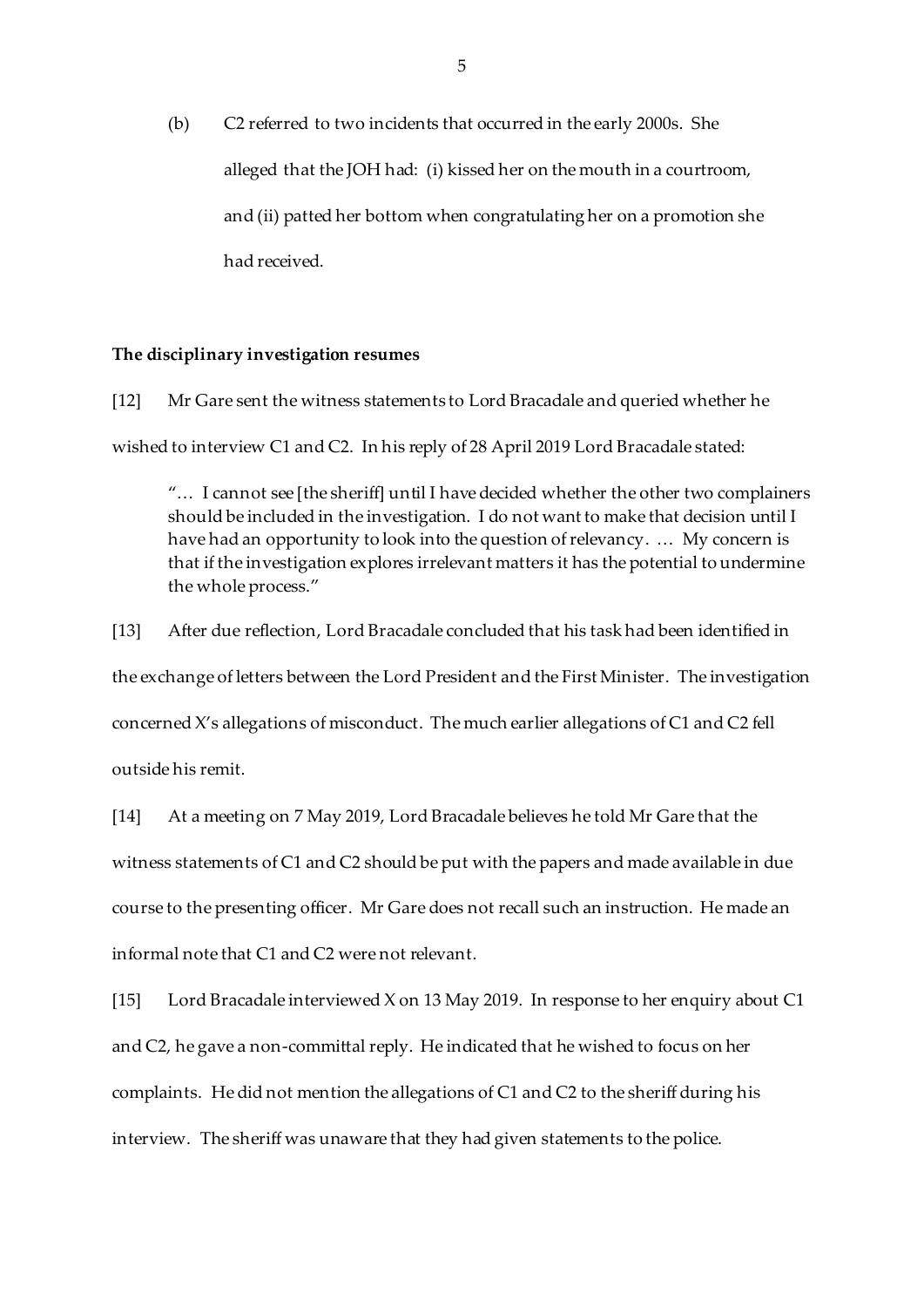[16] Lord Bracadale issued his report on 1 August 2019. It does not mention C1 and C2, but does state:

"[17] While my investigation has focused on the events set out in the Statement of Reasons, I have also explored a number of other events in the surrounding months in 2018 to the extent that they might cast light on the events libelled in the Statement of Reasons and have a bearing on issues of credibility and reliability."

## **Presenting officer**

[17] In the first week of February 2020, the Lord Justice Clerk appointed Stephen O'Rourke QC as the presenting officer and Mr Gare sent him: (i) the initiating statement, (ii) the investigating officer's report, and (iii) a bundle of documents, which did not include the witness statements of C1 and C2.

[18] The clerk then arranged a meeting between the investigating officer and the presenting officer. It took place in Parliament House on 12 February 2020. Mr O'Rourke described it as "friendly and constructive". The discussion focused on the report. Those present differed, however, about what was said about C1 and C2. In summary their respective positions were as follows.

|  | Lord Bracadale He did not take notes and cannot be certain as to what was said. |
|--|---------------------------------------------------------------------------------|
|  | He thought that he mentioned that the witness statements should                 |
|  | be made available to the presenting officer.                                    |

Mr Gare He is "positive" that the statements were mentioned, but he cannot remember by whom or what was said about them.

Mr O'Rourke He took informal notes on his laptop. He had "... absolutely no recollection of any mention of other complainers".

[19] Because I have not heard the witnesses I cannot resolve these conflicting accounts.

Fortunately it is unnecessary for me to do so. That is because the petition does not challenge

6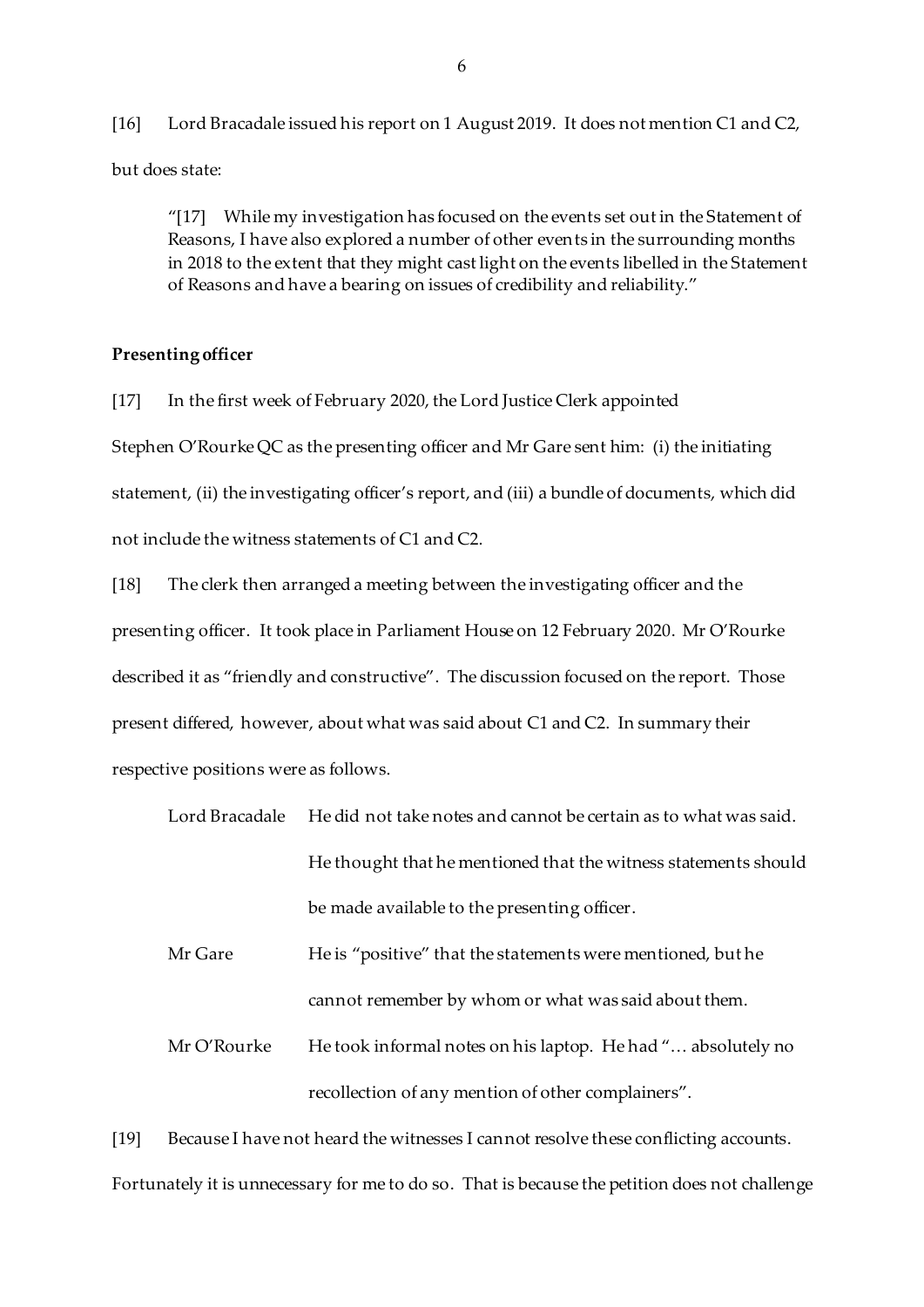the investigating officer's actions or omissions. The one key fact that does emerge is that the presenting officer never saw the witness statements of C1 and C2. Mr Gare has no record of sending them to him.

## **Tribunal decision**

[20] The presenting officer led evidence over a number of days before the tribunal. Shelagh McCall QC represented the sheriff. In her closing submissions she relied on letters of support vouching his prior good character. The tribunal found that, on the balance of probabilities, only one of X's allegations had been established - that he made an inappropriate remark about "a pretty face" and hugged someone he had, misguidedly, come to view as a friend. It concluded that the sheriff's conduct was "entirely inappropriate and failed to respect proper professional boundaries", but did not justify his removal from office.

#### **Analysis**

#### *The potential importance of C1 and C2*

[21] I begin with a query. Were the allegations made by C1 and C2 important? If they were of no moment in the context of the disciplinary process, then it is unnecessary to go further. But the view of those involved is clear. In his affidavit Lord Bracadale mentions that the statements:

"might become of significance in the course of the tribunal in relation to issues of credibility. I was conscious that there was likely to be a head-on conflict between the evidence of the sheriff and the complainer as to what had happened and that therefore issues of credibility might become important. I had in mind that the judicial officeholder might put his good character in sexual matters in issue; he might claim in his responses or in evidence that such allegations had not previously been made against him; or that he had never engaged in inappropriate sexual behaviour in the past. I considered, therefore, that the statements should be available to the presenting officer so that, in the event of such an approach being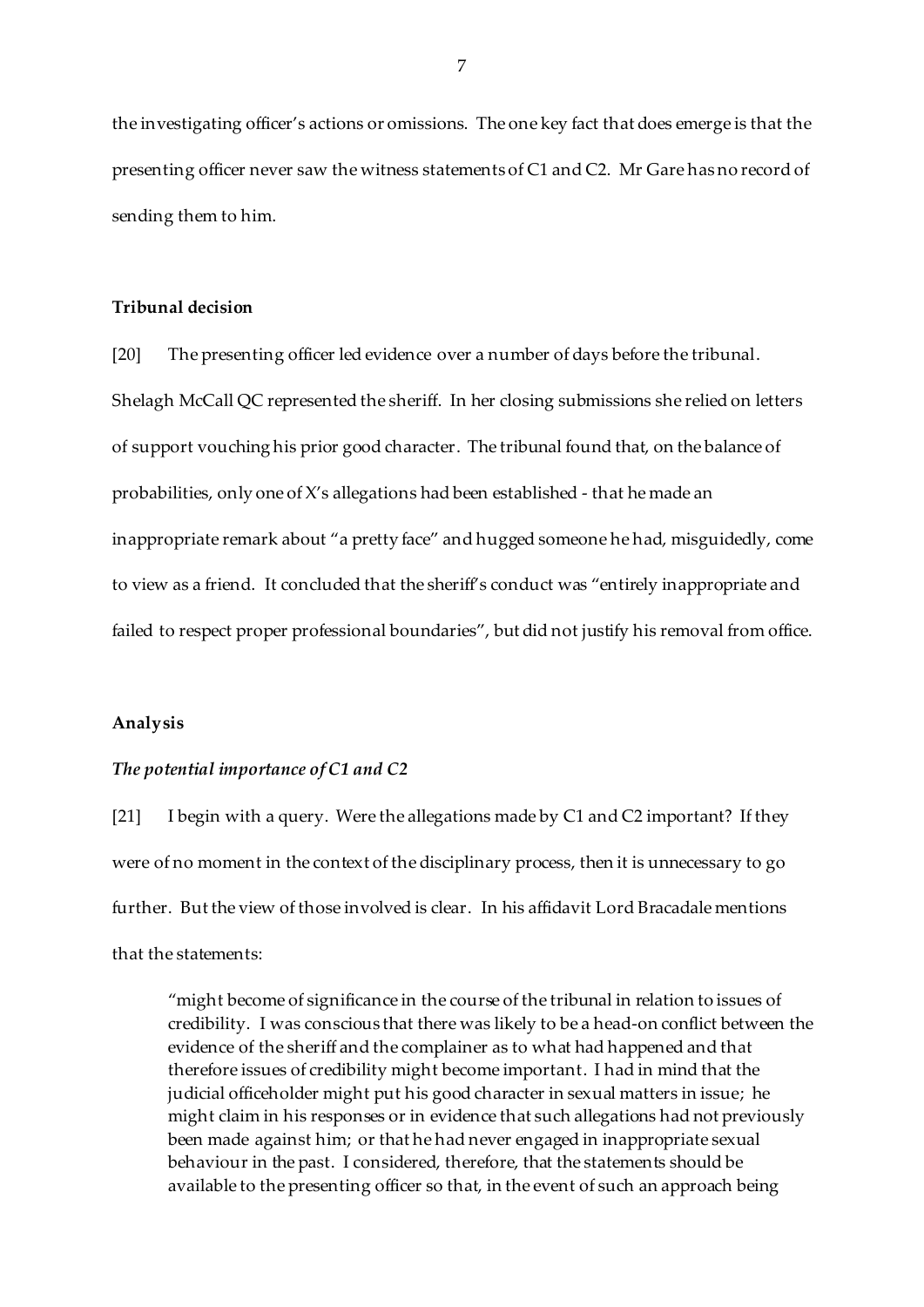adopted on behalf of the judicial officeholder, the presenting officer could apply to cross-examine on these allegations and, if appropriate, seek to lead evidence in replication. I recognised that whether such applications would be granted would be a matter for the tribunal considering all the circumstances."

[22] That is why he thought he had directed the clerk to pass the witness statements to

the presenting officer.

[23] Mr O'Rourke was emphatic. He said that if he had known of this evidence:

"I would definitely have acted upon it, since it would have been of great importance, providing as it would a potentially clear basis for a *Moorov o*f the respective complainers' accounts. It is unthinkable to me that other complainers would or could have been mentioned and that I would not have acted upon it. As far as I was concerned, there was the complaint … to the Lord President about the complainer; a Tribunal convened on that basis; a report prepared by the investigating officer on the basis of that complainer's position; 3 questions posed by the investigating officer in his report for the Tribunal to address and then my involvement to lay the evidence out before the Tribunal for its determination. Had I been made aware at any stage in the proceedings that there were in fact other complainers, I would have acted upon that information immediately. To this day, other than the information set out in the petition, I know nothing about the other complainers or what they speak to."

# *What if the statements had been made available?*

[24] The next step is to suppose that the presenting officer had been made aware of the allegations. What would he have done? It seems likely that he would have instructed further inquiries. Depending on their outcome, he would then have had a number of options. He could have sought: (i) to amend the tribunal case to include the evidence of C1 and C2 as complainers in their own right, (ii) to call them as witnesses in support of X's allegations, or (iii) to use their statements in cross examination or in final submissions about character.

[25] No doubt any attempt to refer to this evidence would have resulted in an objection.

But there are grounds for thinking that the tribunal would have ruled in favour of

admissibility. Several factors point in that direction.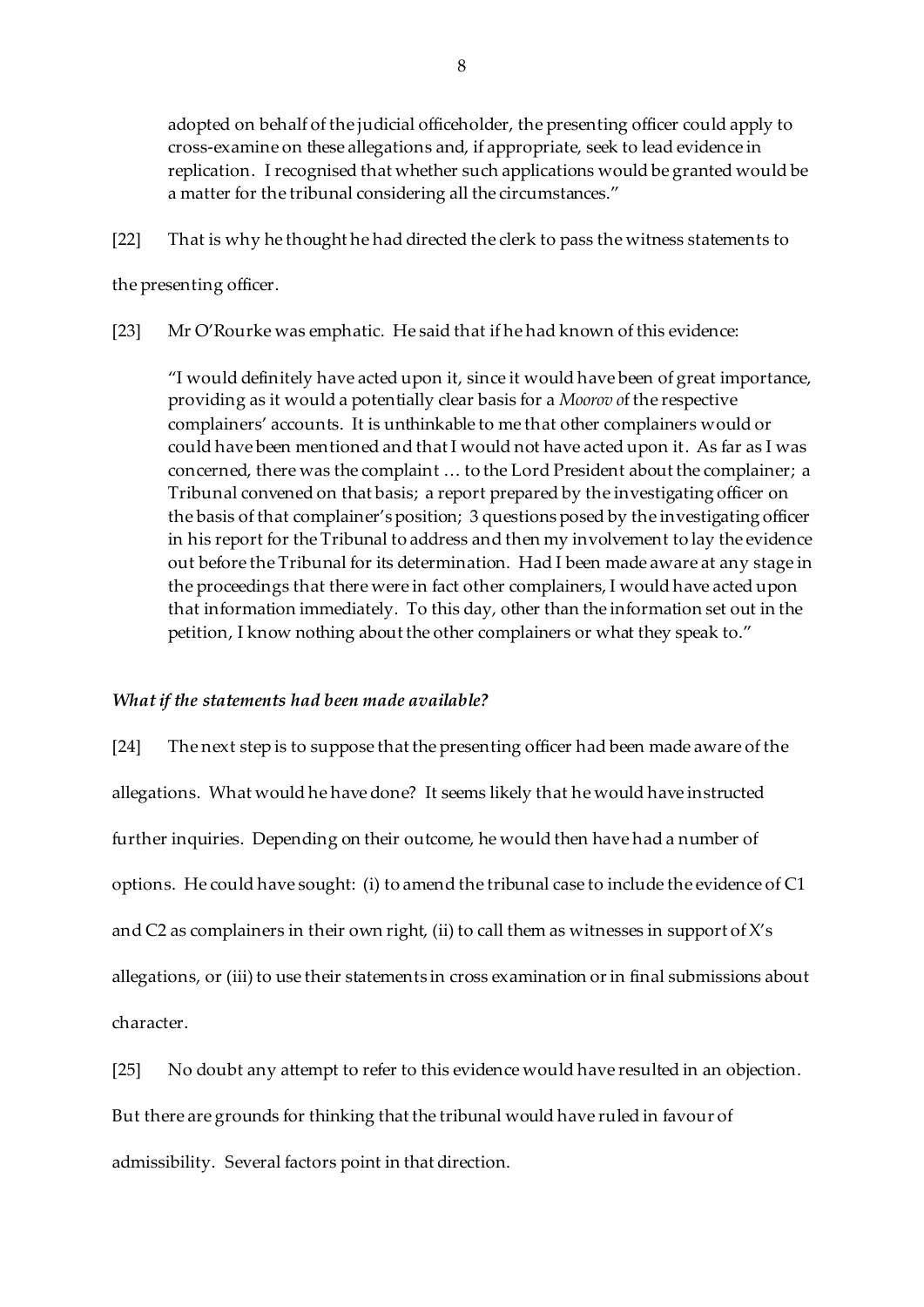[26] Tribunals wish to arrive at their decisions knowing the full facts. The probative effect of having more than one complainer is well known. As it was put in *PGT* v *HMA* 2020 JC 205:

"It defies reason to suggest that the existence of a second complainer, with an account of the same nature as is required to establish mutual corroboration, can play no part at all in assessing the credibility of the first complainer and *vice versa*." Lord Justice General (Carloway) para [21]

[27] Of course its impact on an individual case will vary. It may be minimal or

considerable (*ibid* para [22]). As to the "good character" evidence, I infer that the tribunal

would have been keen to know of any adverse matters because of the following passage:

"We accept that to a degree the sheriff's career and reputation so far are relevant. The weight to be attached to this is however small compared with the weight to be attached to the nature and extent of the behaviour. For example, had we found the more serious allegations of ground two established, the weight to be attached to the evidence about the sheriff's professionalism and commitment would be much reduced. This would be even more so had we found ground three established, because not only would that conduct be of a degree of gravity similar to that alleged in ground two (b), it would have constituted a repetition of such behaviour. As it is we are dealing with one incident in which the sheriff made an inappropriate remark about 'a pretty face' and hugged someone he had, misguidedly, come to view as a friend. The evidence that the sheriff is regarded as pleasant, courteous, fair and firm in appropriate circumstances, and is generally highly regarded as a sheriff, is material which should be taken into account in the circumstances of our findings." (para 4.26)

[28] There is no formal constraint on admissibility. The 2015 rules envisage that the

investigating officer may uncover matters beyond the terms of the original complaint. It

would be odd if such new material could not figure in the tribunal hearing. The tribunal has

wide powers to regulate its own procedure, including the power to amend documents,

which must include the statement of reasons.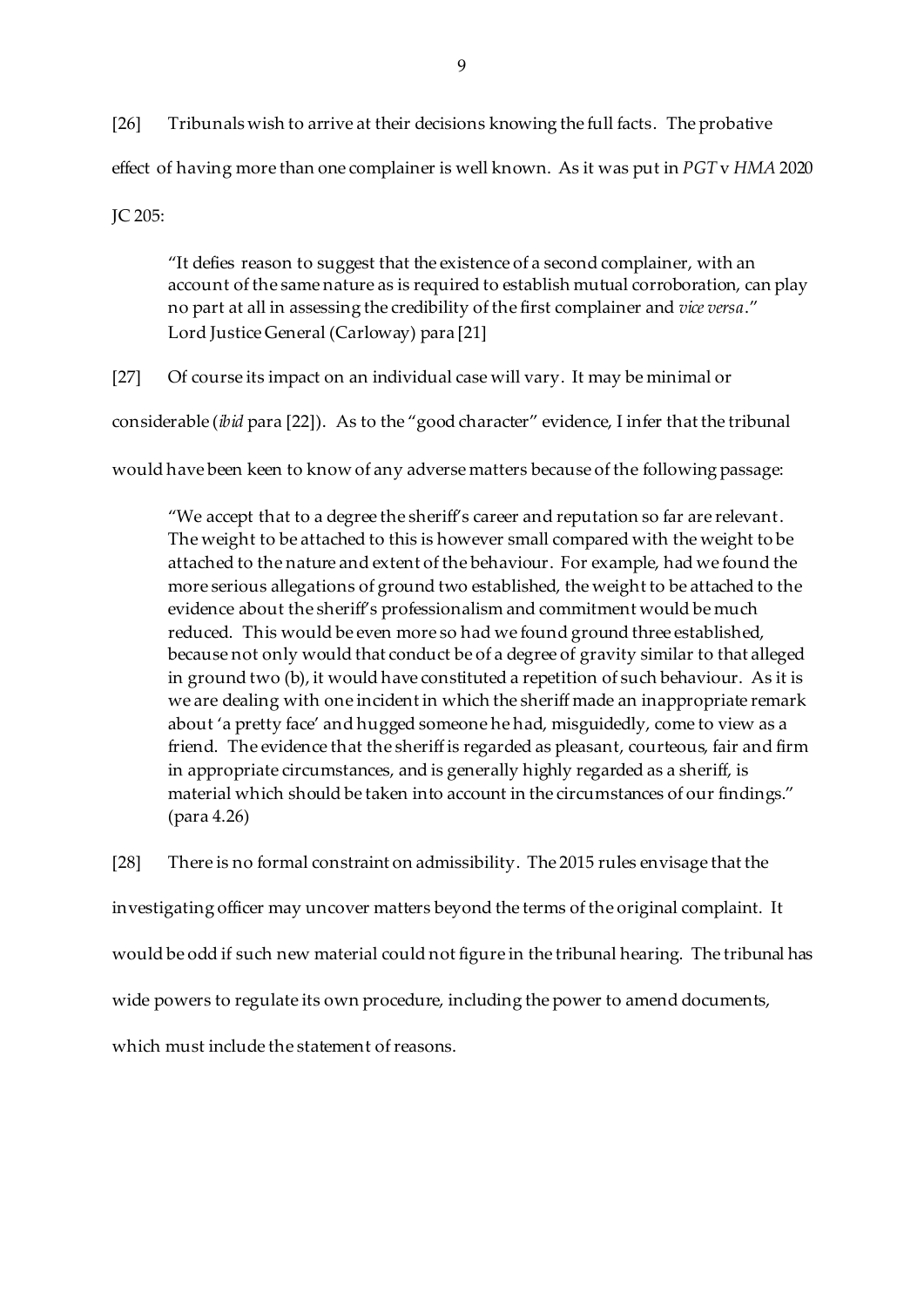#### *Should the tribunal decision stand?*

[29] Mr Duncan urged me not to reopen the tribunal's findings. He advanced several arguments across a broad front. I shall deal with them in turn.

[30] First, X's case runs counter to the principle of finality. That is a weighty

consideration. As Lord Wilberforce said in the *Ampthill Peerage Case* [1977] AC 547, 569:

"Any determination of disputable fact may, the law recognises, be imperfect: the law aims at providing the best and safest solution compatible with human fallibility and having reached that solution it closes the book. The law knows, and we all know, that sometimes fresh material may be found, which perhaps might lead to a different result, but, in the interest of peace, certainty and security it prevents further inquiry."

[31] It is difficult to apply the principle in this case. The witness statements in question were available and recognised as being potentially significant, but were not put into the hands of the presenting officer. That deprived the court of the opportunity to reach "the best and safest solution".

[32] Second, decisions of specialist tribunals should command respect: *PSA* v *Nursing and Midwifery Council* 2017 SC 542 paragraph 25.

[33] Again the force of that proposition is not in issue. But it is inapt in this case because X does not quarrel with the reasoning or approach of the tribunal. Instead she says that the integrity of its decision is compromised because it was not put in possession of all the facts.

[34] Third, it is argued that the evidence of C1 and C2 would not have altered the reliability findings. The tribunal had carefully cross-checked X's account against the other evidence. Here is the clearest example (at para 4.13):

"From the whole evidence given by  $X$  about what she recalled once in the corridor, and from the other evidence about the nature of the corridor and the door, we were unable to conclude that there was any deliberate contact between them. We were unable to find that X was a reliable witness in this respect, although we have no doubt she genuinely believed something had happened … In short, the account X gave – and from which she would not be moved – that the sheriff was on her right as she passed through the door was unlikely to the point of impracticability."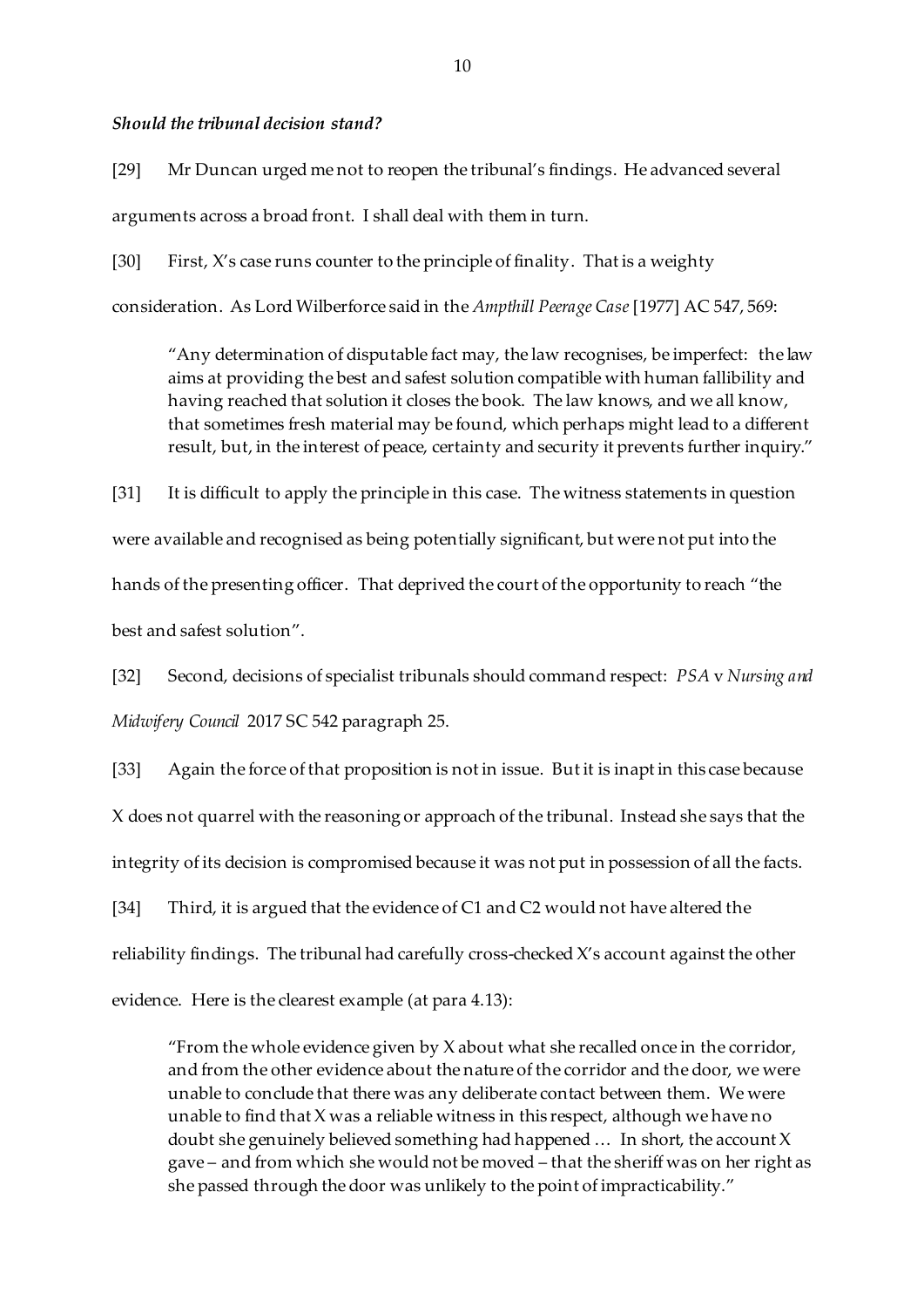[35] I reject this argument because, as all judges are aware, dynamics shift during the course of a hearing. Sometimes that shift can be subtle. Sometimes it can be profound. There is a real possibility that the allegations of C1 and C2 might have altered the decision on the merits.

[36] Fourth, Mr Duncan maintains that the tribunal only had jurisdiction to determine X's complaints. That flowed from the investigating officer's decision to exclude the witness statements of C1 and C2, which is not the subject of challenge.

[37] Fifth, the petition was irrelevant because it did not fit neatly into a recognised "GCHQ" ground of review: *Council of Civil Service Unions* v *Minister for the Civil Service* [1985] AC 374.

[38] I shall address the fourth and fifth grounds together, because there is a line of jurisprudence that supports the approach taken in the petition, which asserts that there has been a breach of natural justice. Lord Bridge stated in *Lloyd* v *McMahon* [1987] AC 625 at page 702 that:

"the so-called rules of natural justice are not engraved on tablets of stone … what the requirements of fairness demand … depends on the character of the decision-making body, the kind of decision it has to make and the statutory or other framework in which it operates."

[39] The requirements of fairness were revisited in *R* v *Criminal Injuries Compensation Board, Ex parte* A [1999] 2 AC 330. A woman sought compensation for a serious sexual assault during the course of a robbery. The refusal to award her compensation was quashed by the House of Lords, because the Board had not been provided with a medical report that vouched her claim. Lord Slynn stated (345 C-E):

"… what happened in these proceedings was a breach of the rules of natural justice and constituted unfairness. It does not seem to me to be necessary to find that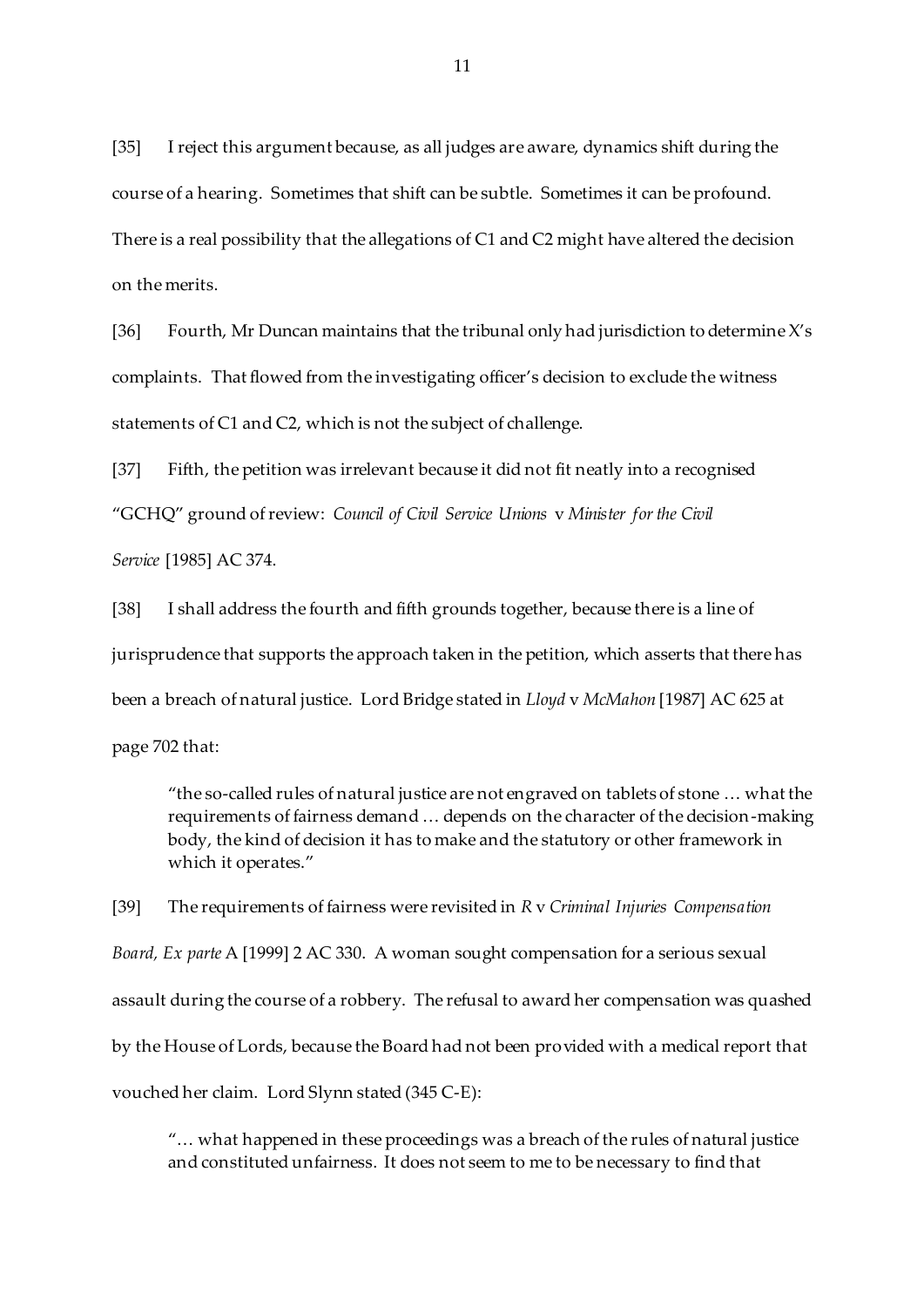anyone was at fault in order to arrive at this result. It is sufficient if objectively there is unfairness."

[40] In *E and R* v *Secretary of State for the Home Department* [2004] QB 1044 Carnwath LJ accepted that broad proposition. He added, at paragraph 66, however, that while not seeking to set out a precise code, an applicant had to satisfy four conditions before a decision could be quashed:

it was a mistake as to an existing fact (including the availability of evidence on the matter);

the fact must be established and not contentious;

the appellant or his advisers must not have been responsible for the mistake; and the mistake must have played a material part in the reasoning.

[41] I conclude that the circumstances of the present case satisfied the CICB test. X did not receive a "fair crack of the whip": *Fairmount Investments* v *Secretary of State for the Environment* [1976] 1 WLR 1255, Lord Russell at page 1266. The circumstances also met the four stage test. The tribunal proceeded in ignorance of the availability of other evidence. That fact is not contentious. X and her advisers were not responsible for the mistake. It did have an impact on the reasoning. Accordingly I shall quash the tribunal's decision.

## **Further procedure**

[42] Mr Duncan's principal submission was that I should decline to remit the matter. He pointed out that the sheriff was not responsible for the procedural flaw and that any further delay would prolong the stress and upset endured by him and his family. Alternatively if the matter was to be remitted, Mr Duncan submitted, and Mr Moynihan agreed, it should